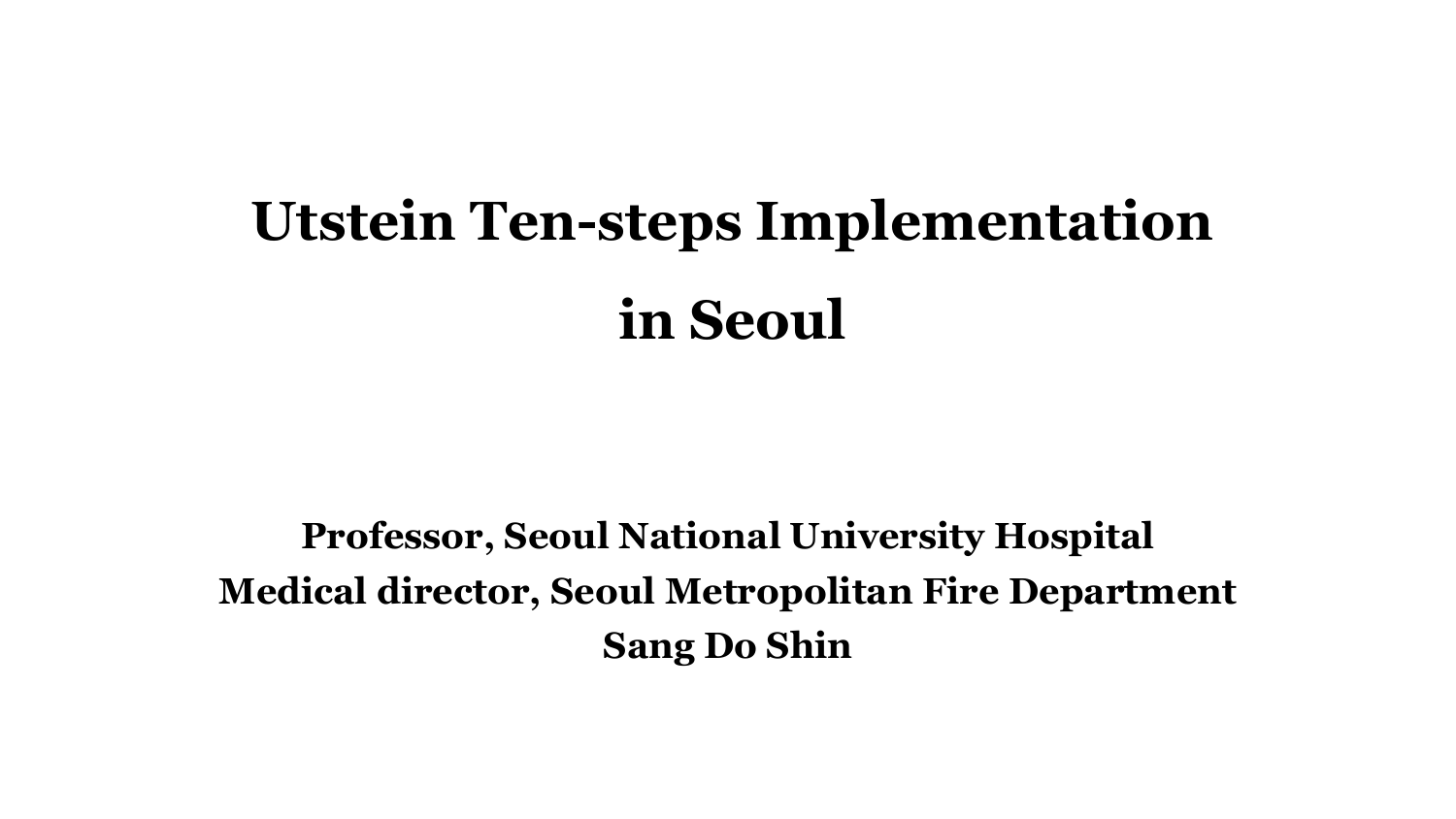### South Korea



Republic of Korea (South Korea)

- $\text{\textbullet}$  Population: 48,333,000 (2011)
- $\div$  Area: 100,033 km<sup>2</sup>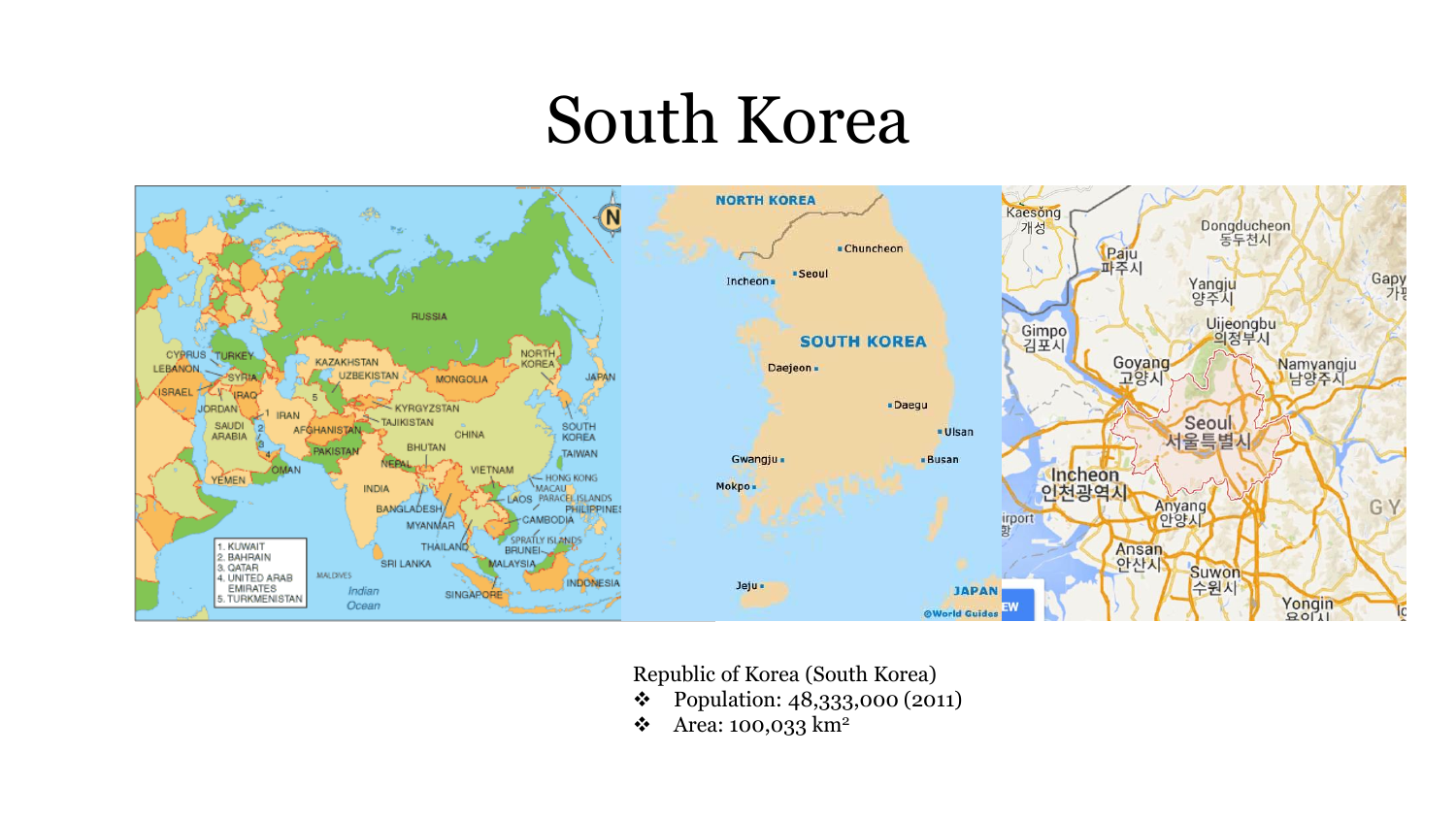### Seoul





- Capital of Korea during past 700 years
- Pop.: 9,895,000
- $\div$  Area: 605 km<sup>2</sup>

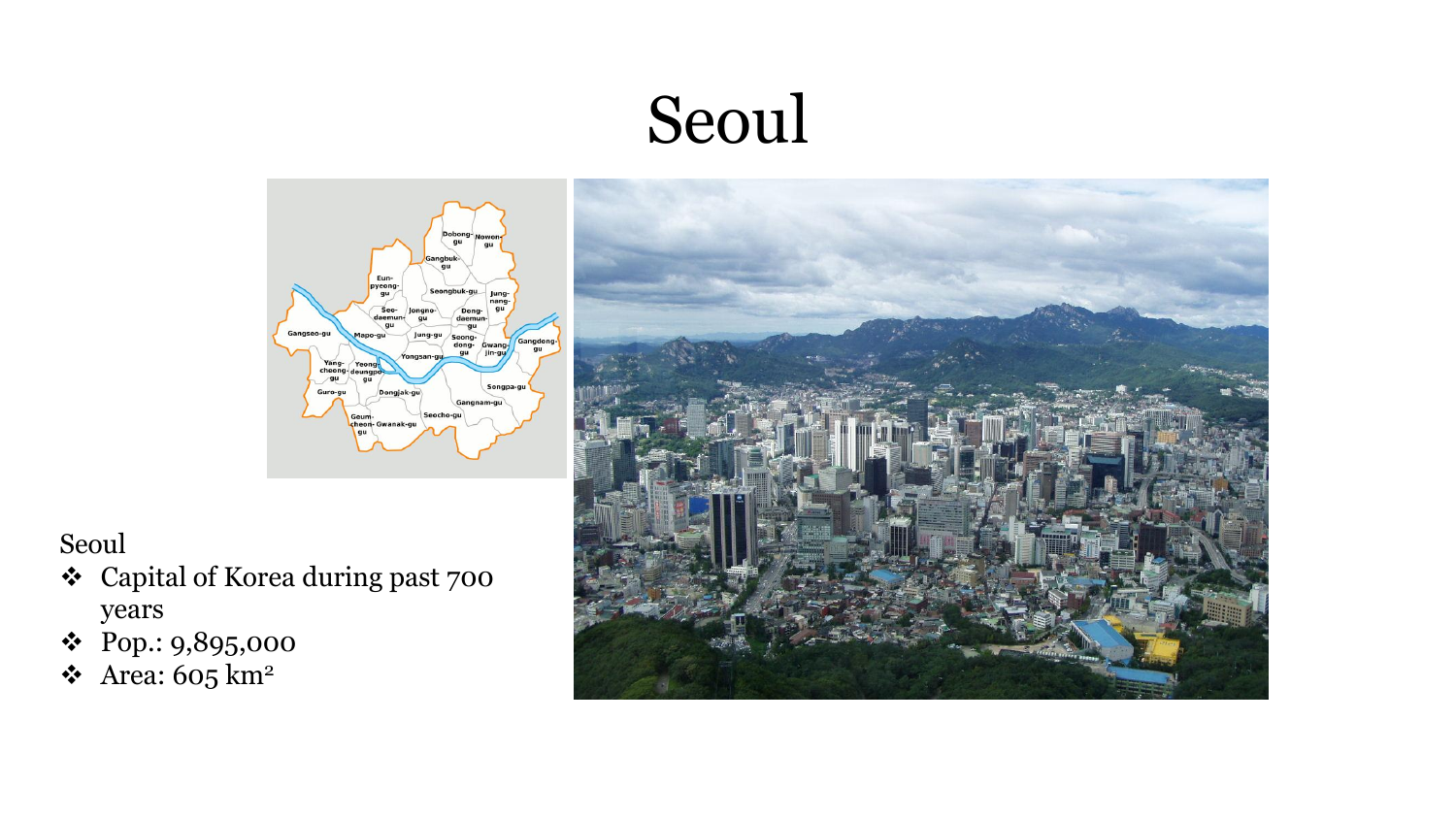### EMS development in Korea

Development



Kora Development Institute, 2011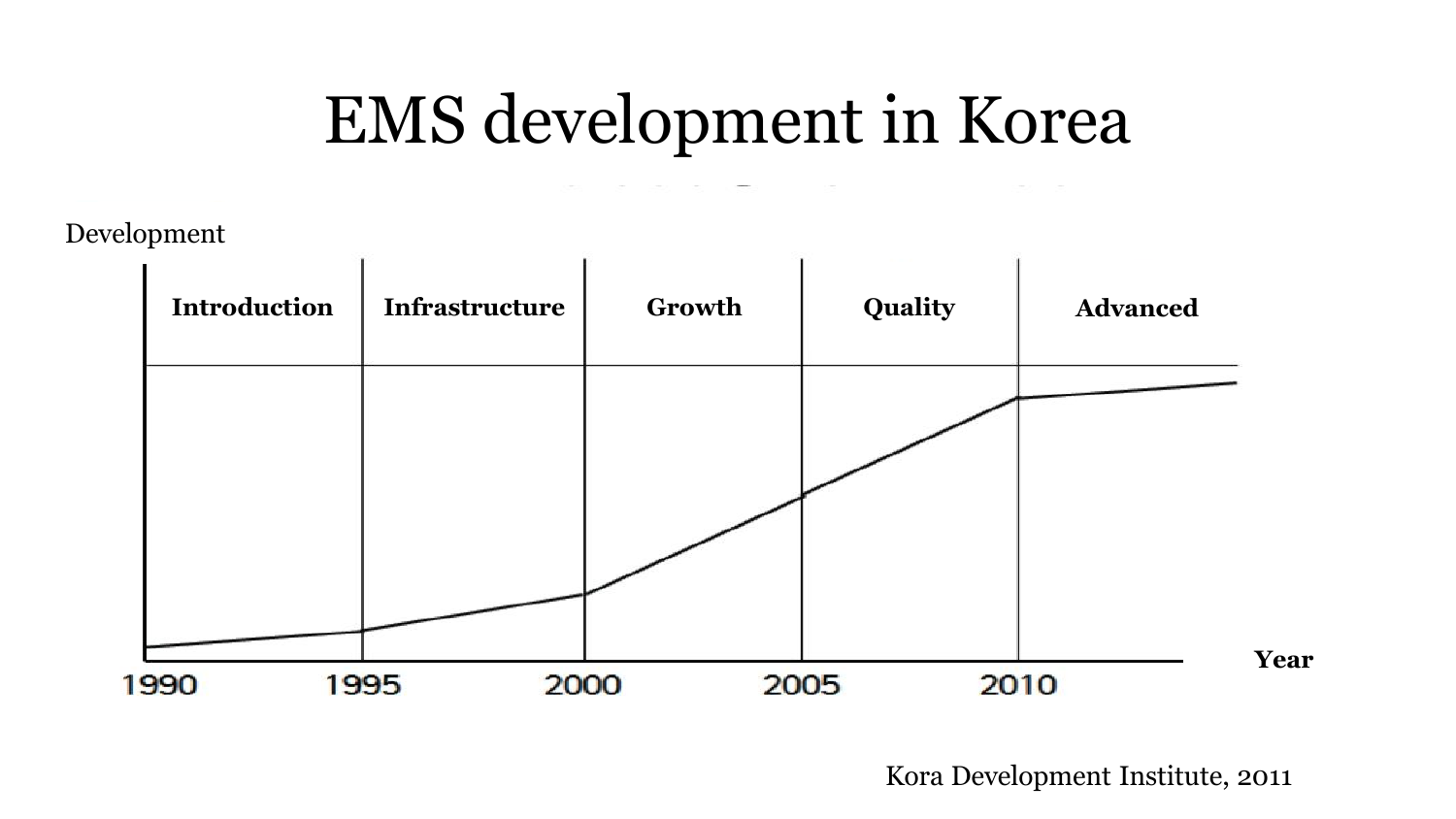### **Emergency Medical Services, Seoul**

- Ambulance services
	- Fire based public
	- 23 EMS agencies
	- 170 ambulance stations
	- 400,000 ambulance transports per year
	- 5,000 OHCAs per year
	- Two tiered services since 2015
- 53 Emergency departments
	- 6 level-1 EDs
	- 23 level-2 EDs
	- 24 level-3 EDs
- City Health Department
	- Community CPR
	- Hospital CPR
- City Fire Department
	- EMS CPR and QA
	- EMS Physicians (Certified by National Gov.): 27 employed by National FD
- Seoul EMS Network
	- $\cdot$  Since 2012
	- Organized and funded by City EMS Act
	- Leading community, EMS, hospital EMS development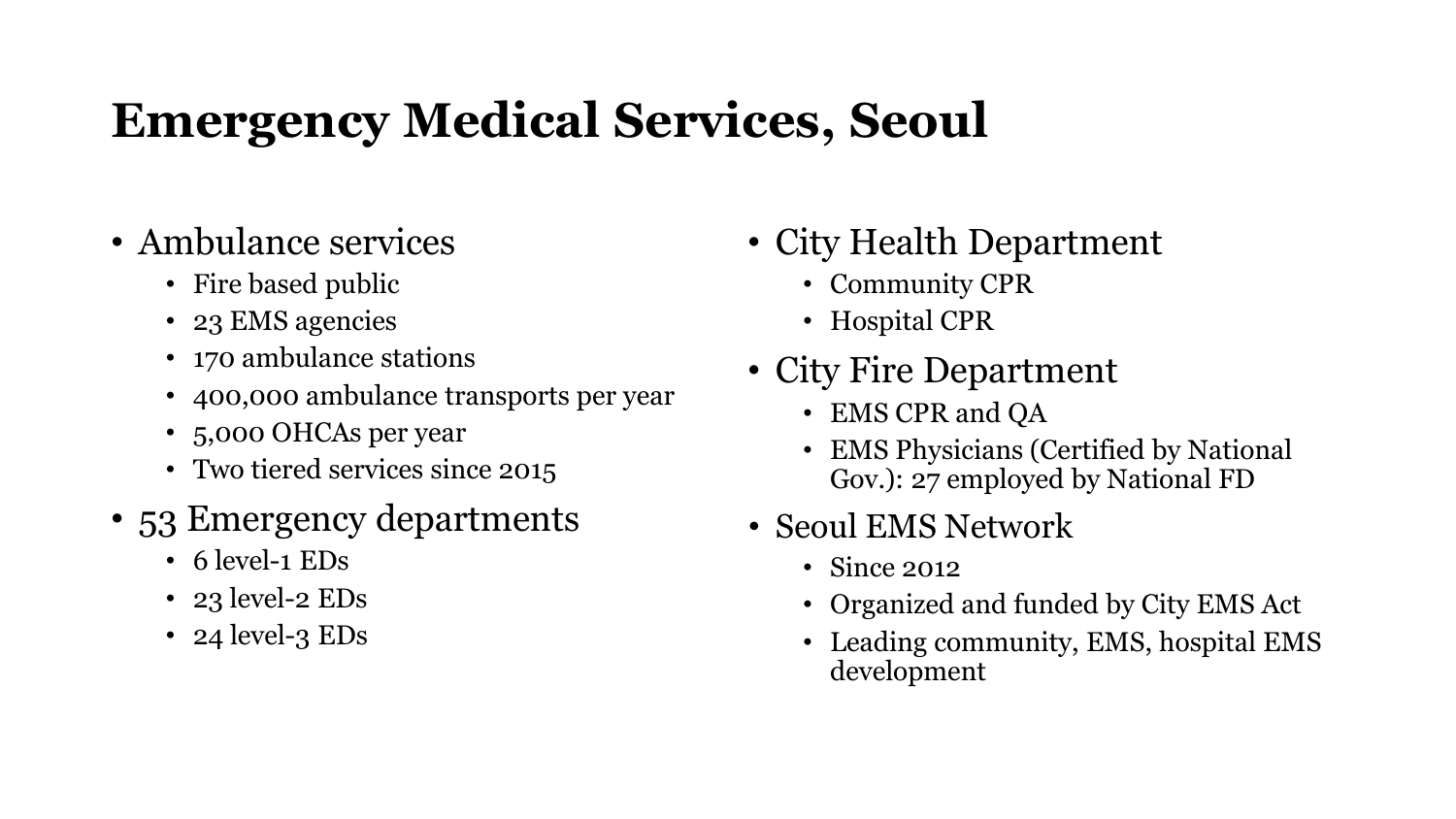### Outline of EMS Development in Seoul

#### Goal:

- **Evaluation of EMS system**
- *2. Development monitoring program*
	- *EMS database*
	- *Hospital Database*
	- *Cardiac arrest*
	- *Trauma database*
- 3. Development system infrastructure

Goal:

- 1. Priority setting
- *2. Intervention program*
	- *DA-CPR*
	- *Community CPR program*
	- *EMS QA program*
- 3. Development leadership and organization

#### Goal:

- 1. Priority setting
- 2. System monitoring program
- 3. Full merge EMS and hospital dataset
- *4. Regionalization of EMS*
	- *Cardiac center*
	- Stroke center
	- Trauma center

The 1<sup>st</sup> EMS Development Plan 2006-2010

The 2<sup>nd</sup> EMS Development Plan 2011-2015

The 3<sup>rd</sup> EMS Development Plan 2015-2020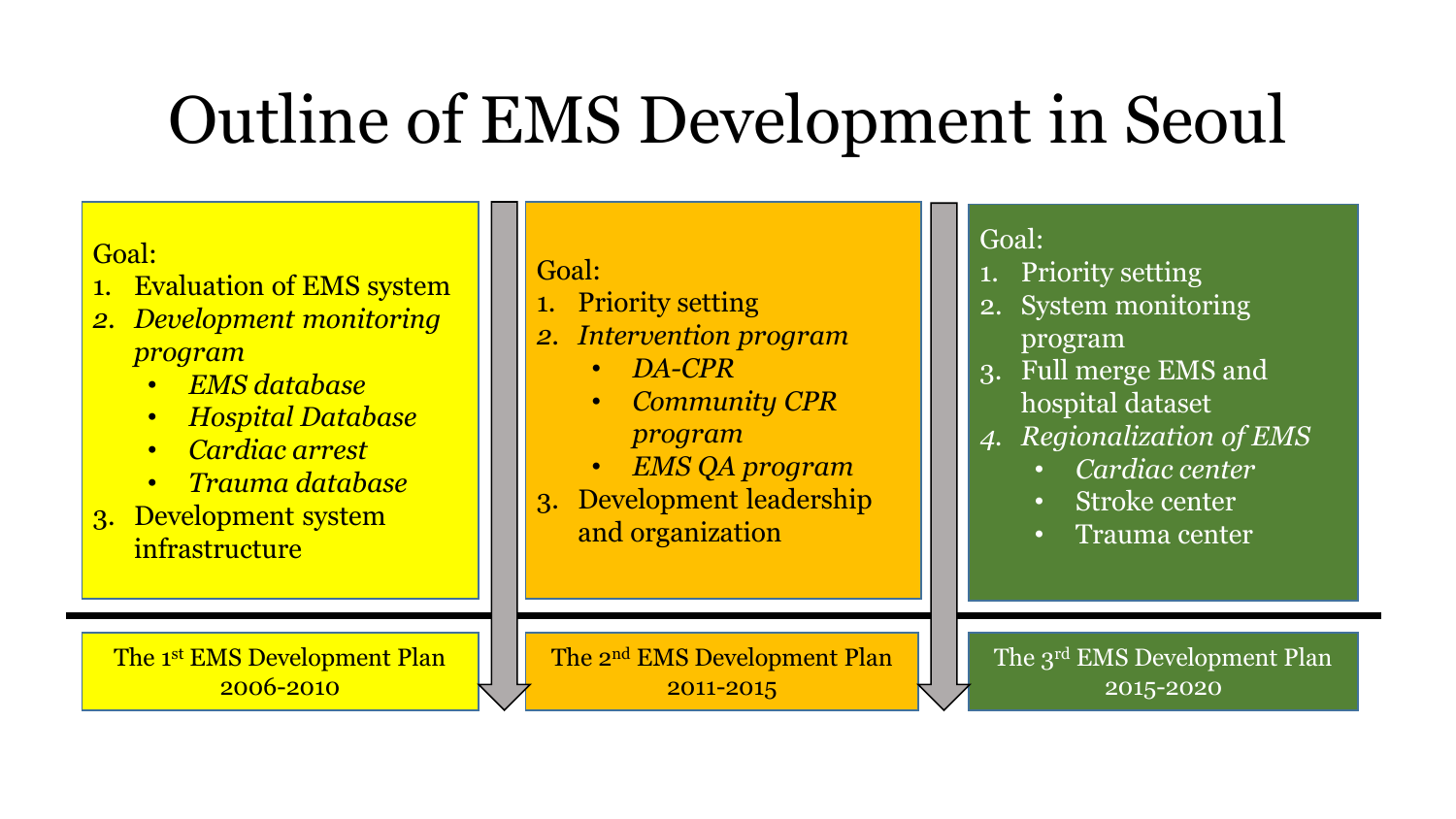## **Step 1. OHCA registry**

- UTIS score
	- Implementation status (3 points): very good QA program and sufficient information on OHCA and CPR
	- Duration (5 points): since 2006
	- Difficulty in implementation (3 points): fair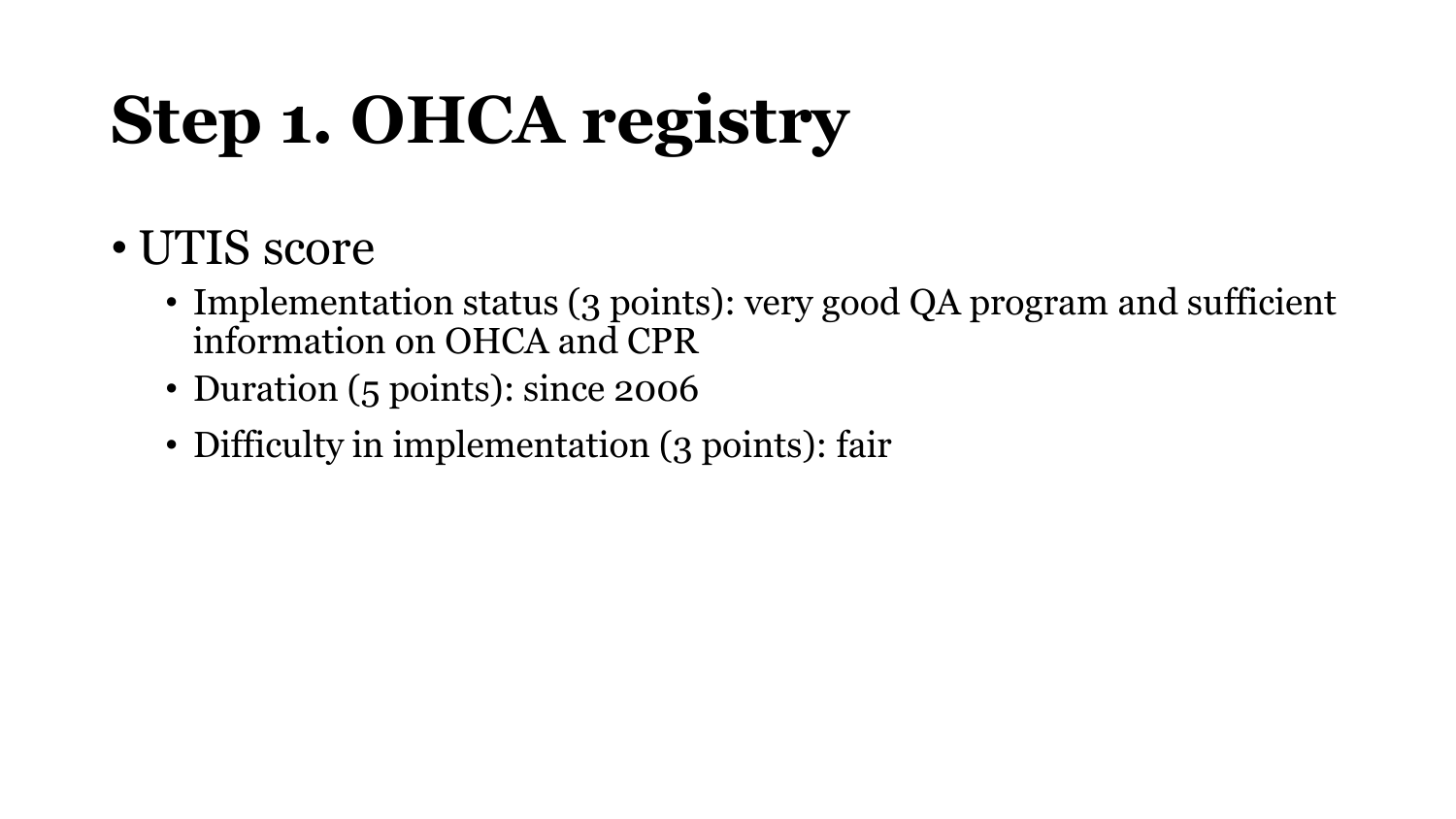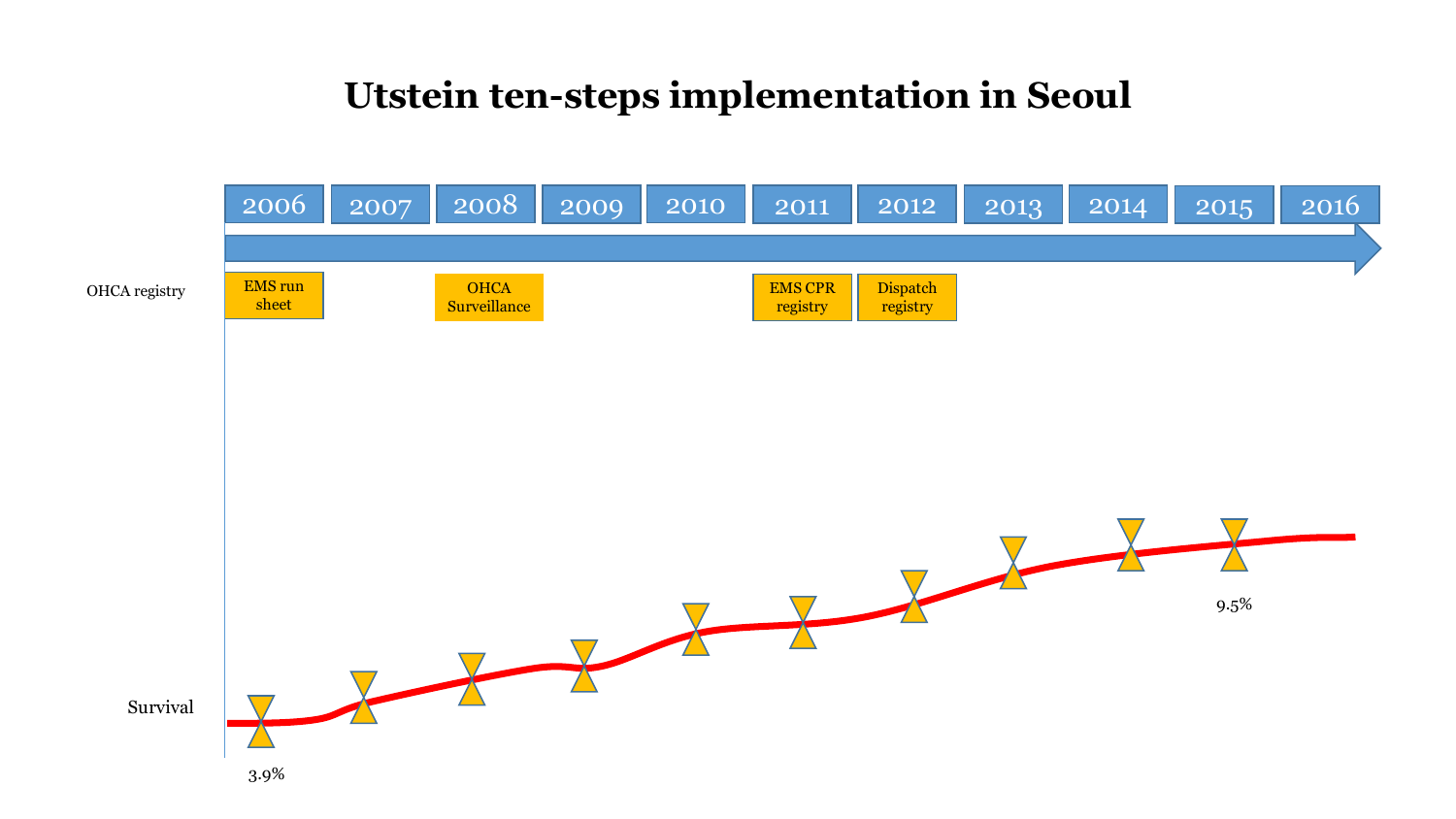### **Step 2. Telephone CPR**

- UTIS score
	- Implementation status (3 points): very good QA program and good T-CPR registry
	- Duration (5 points): since 2011
	- Difficulty in implementation (3 points): fair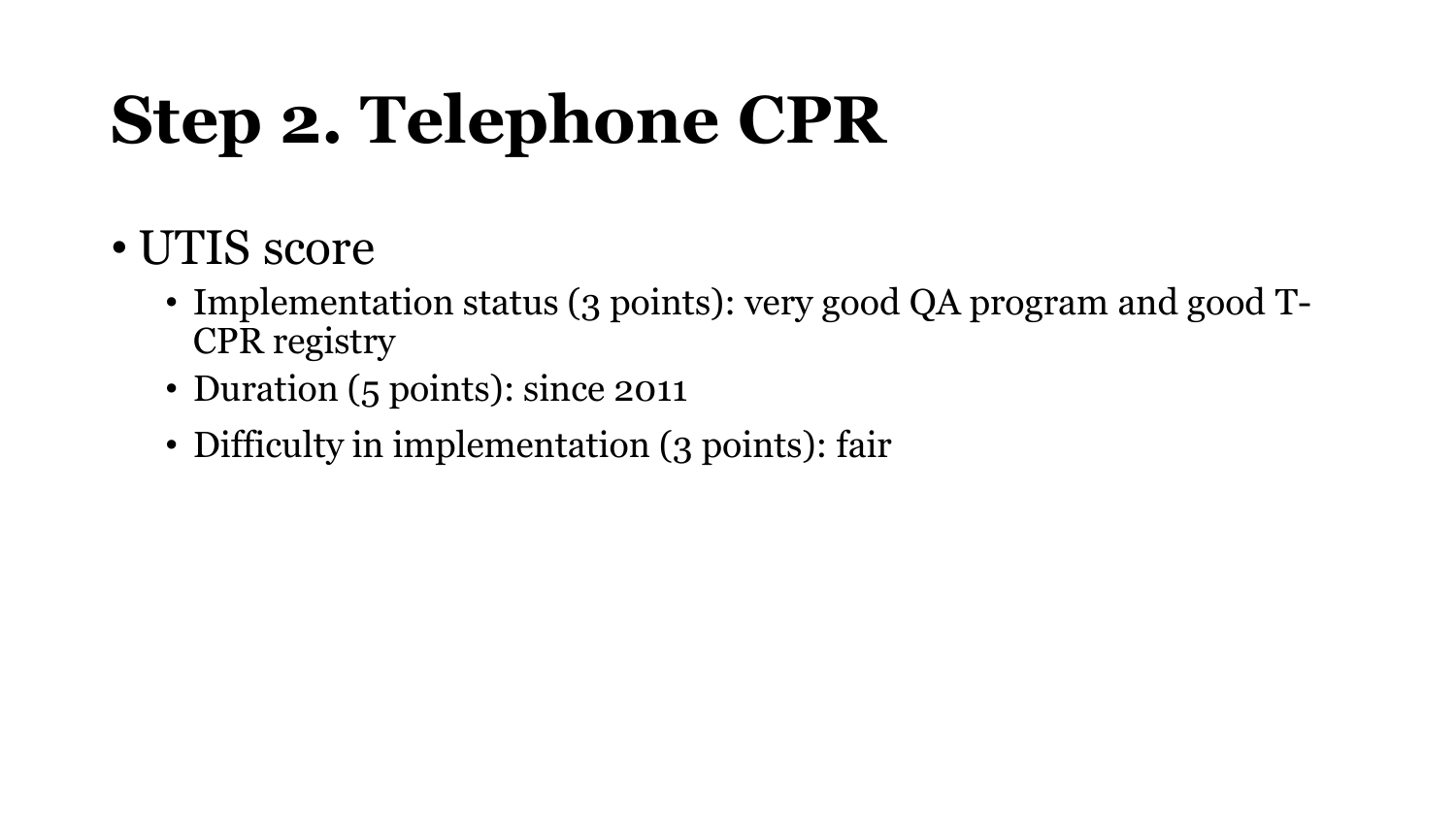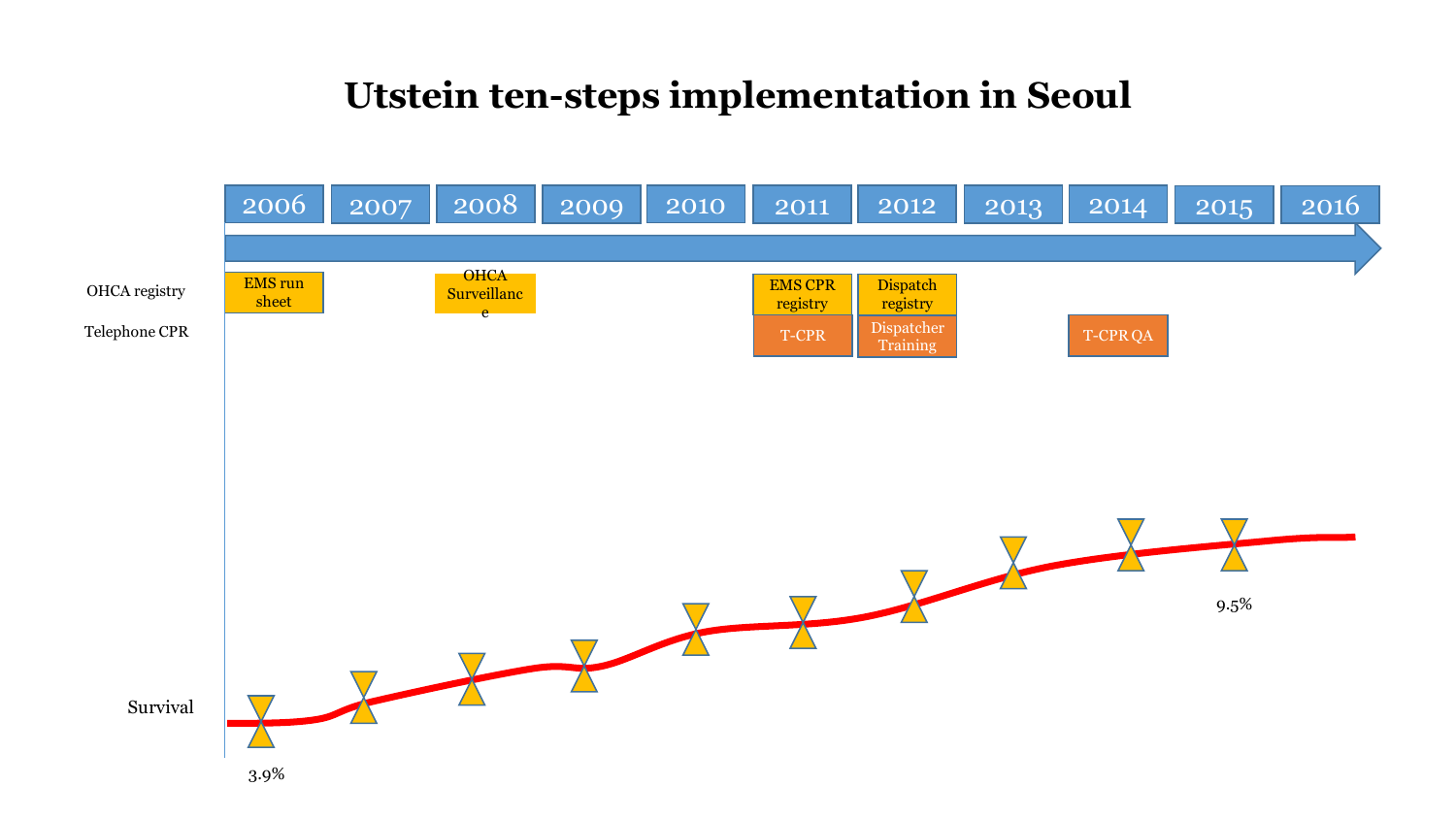### **Step 3. High Performance CPR**

- UTIS score
	- Implementation status (1 points): Not enough Team CPR training and not good QA program for HP CPR
	- Duration (2 points): since 2014
	- Difficulty in implementation (5 points): very difficulty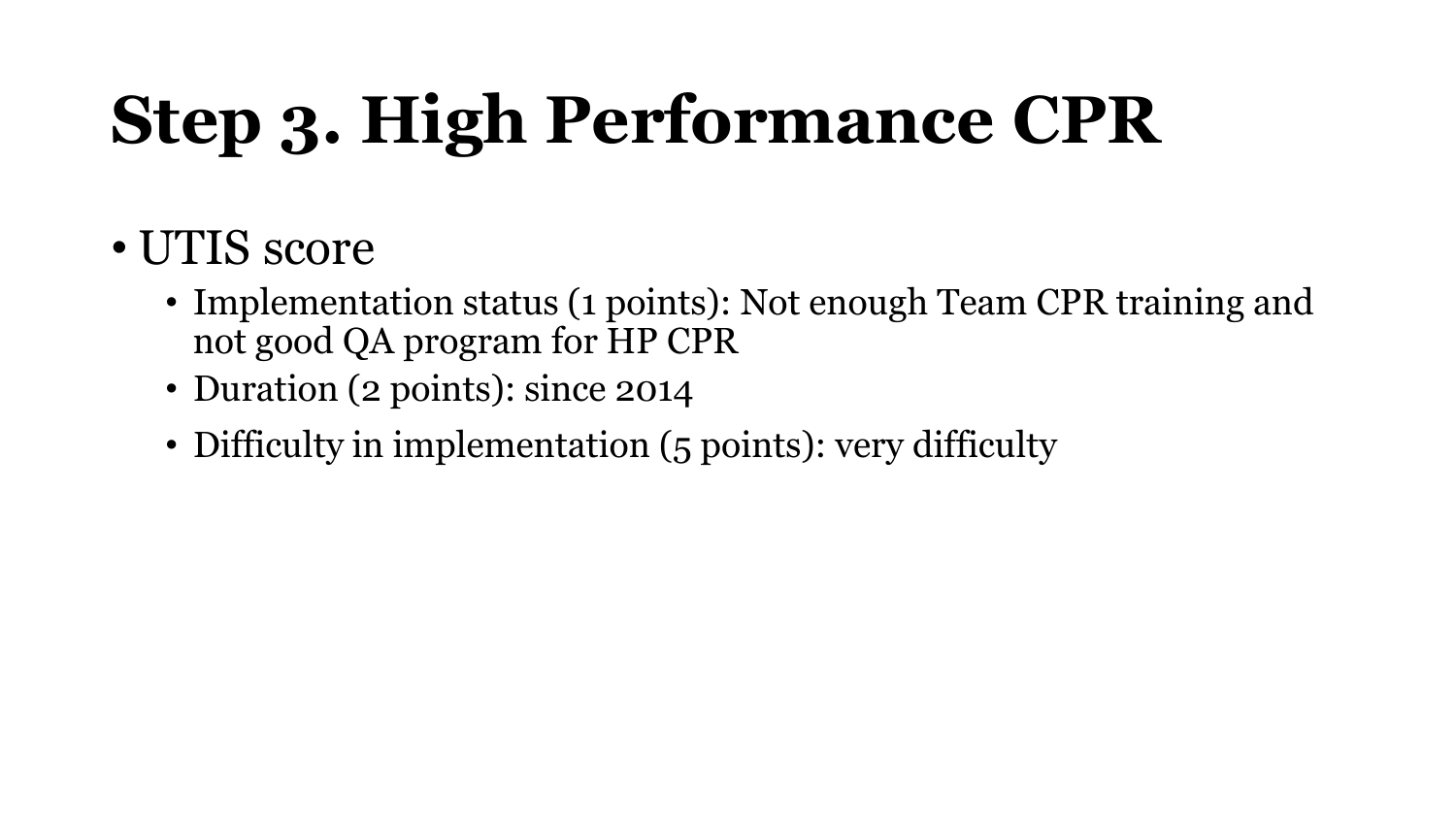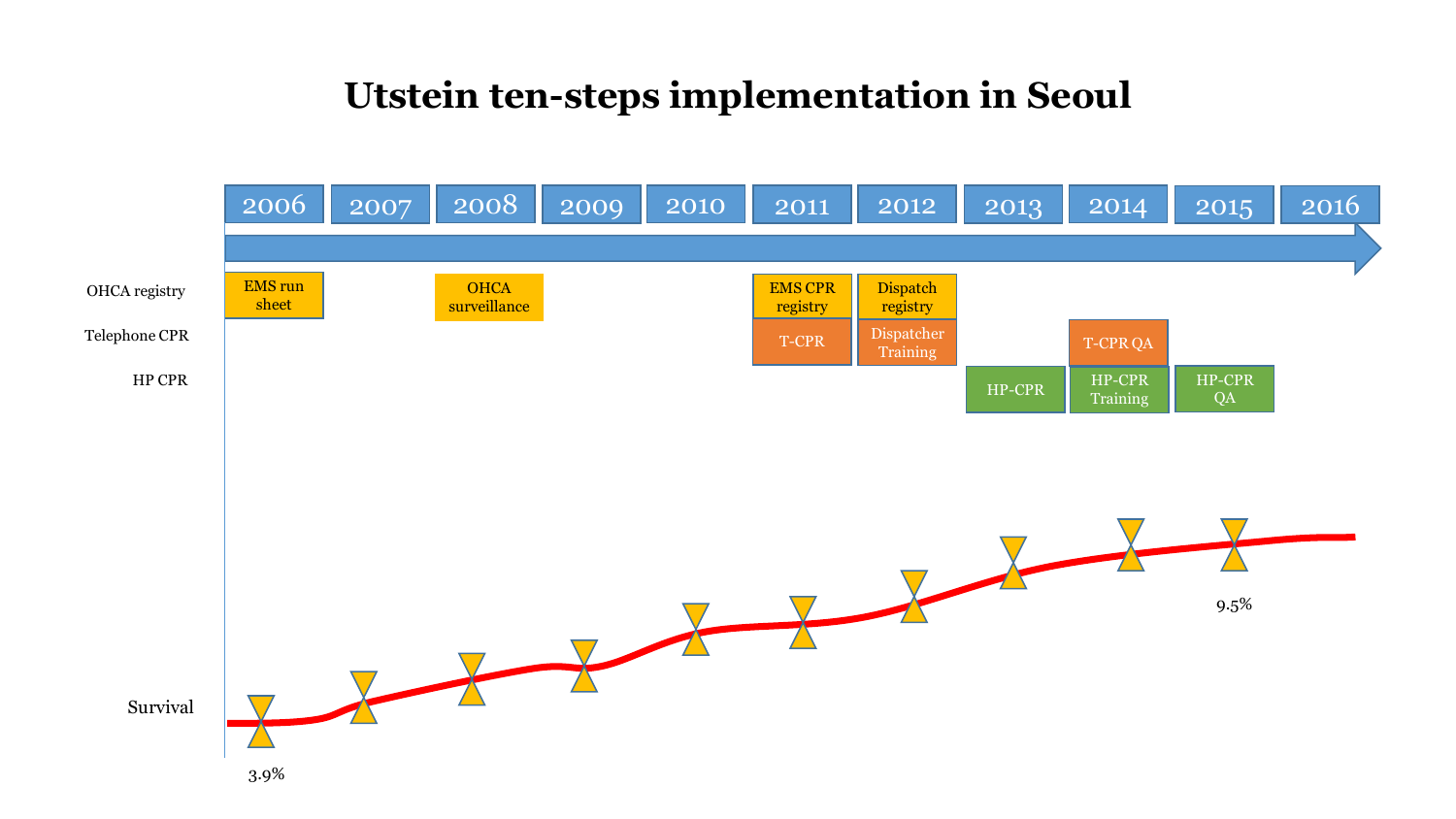## **Step 4. Rapid dispatch**

- UTIS score
	- Implementation status (1 points): not clear indication and protocol of rapid dispatch and no QA program
	- Duration (2 points): since 2014
	- Difficulty in implementation (5 points): very difficulty
		- Two-tiered response started in 2015 using fire engine as a first responder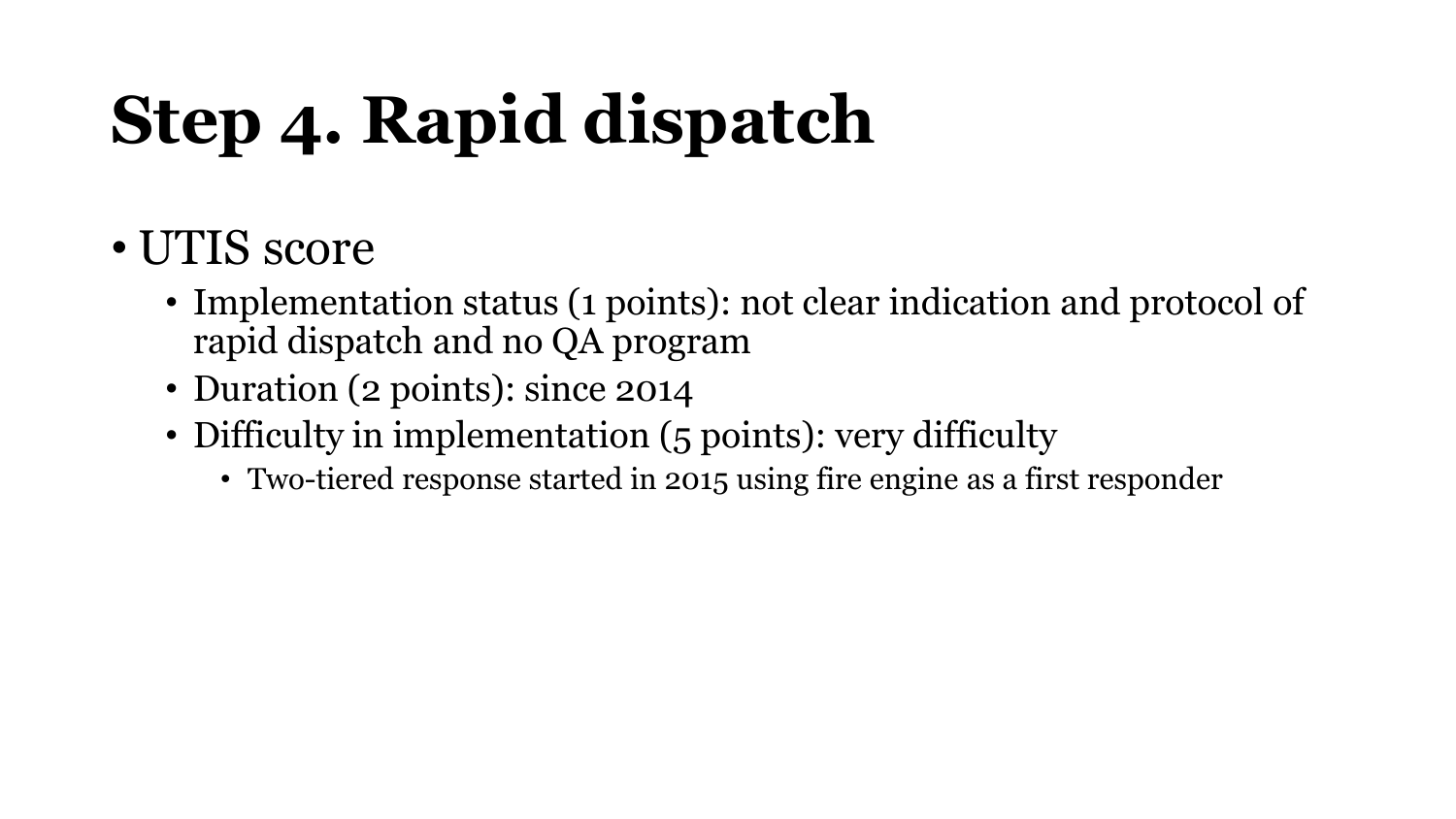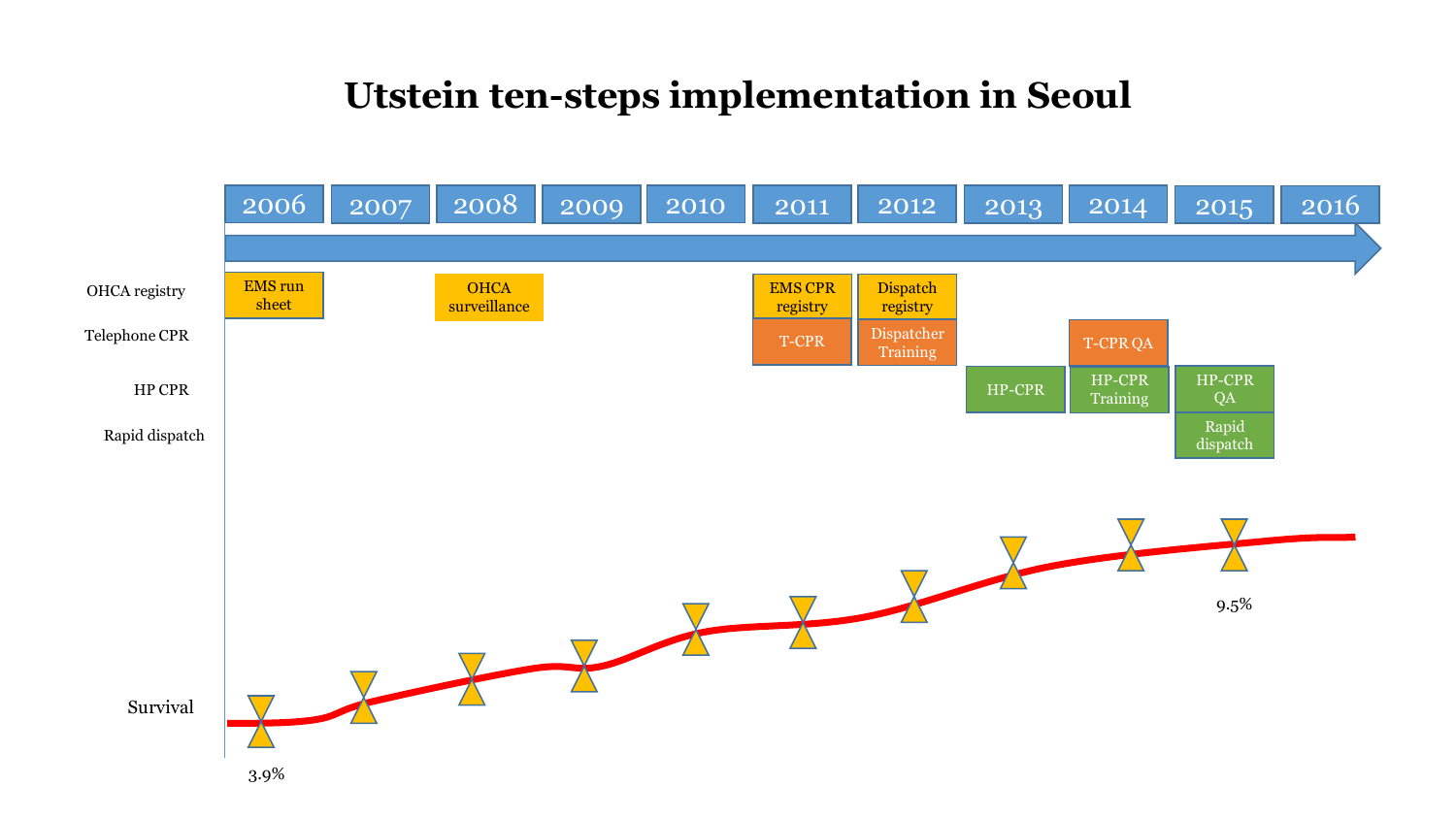### **Step 5. Professional resuscitation measurement**

- UTIS score
	- Implementation status (1 points): not enough to use devices and low level of QA program
	- Duration (3 points): since 2013
	- Difficulty in implementation (5 points): very difficulty
		- Feedback devices were implemented in 2013 and measurement started in 2015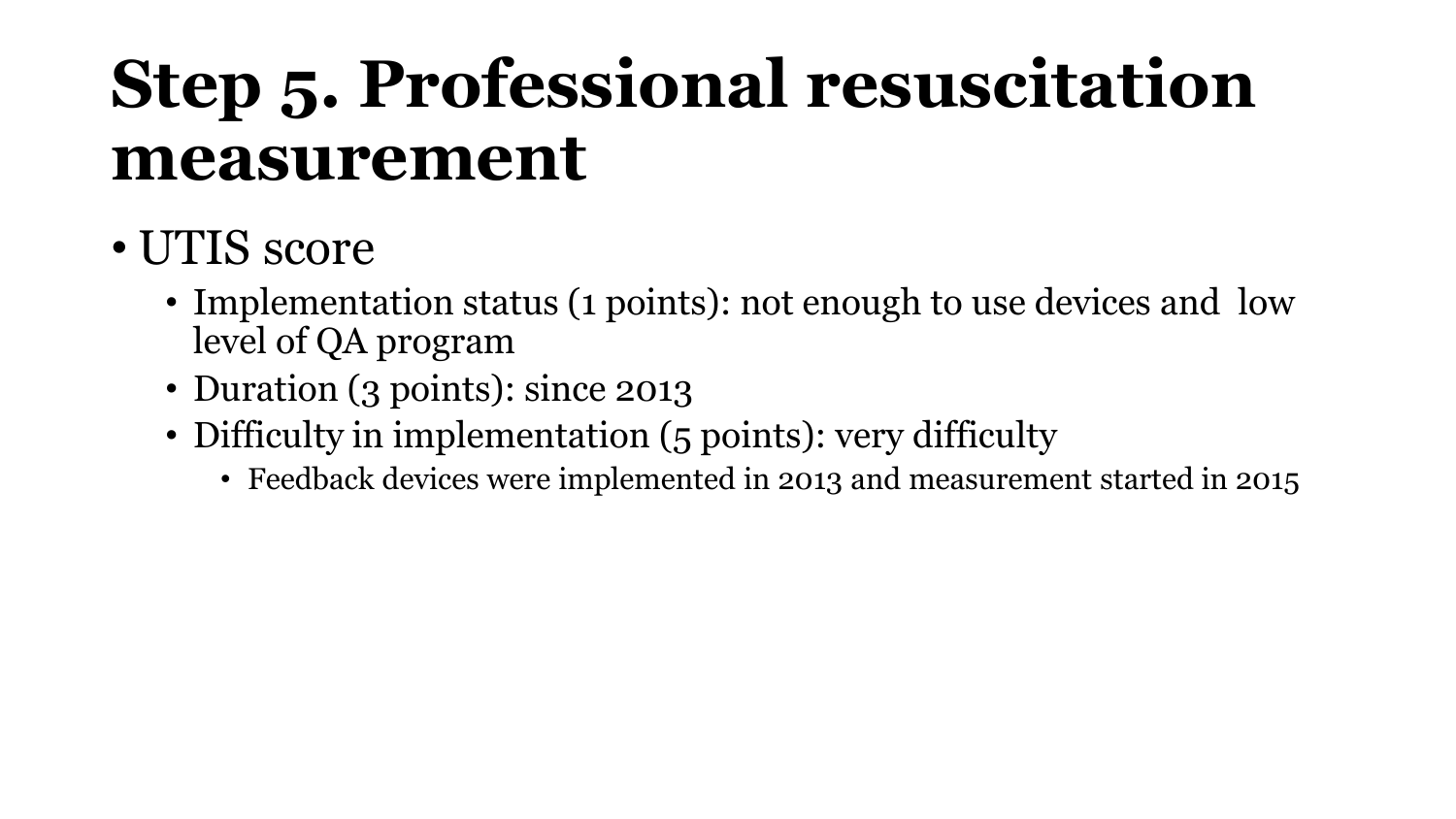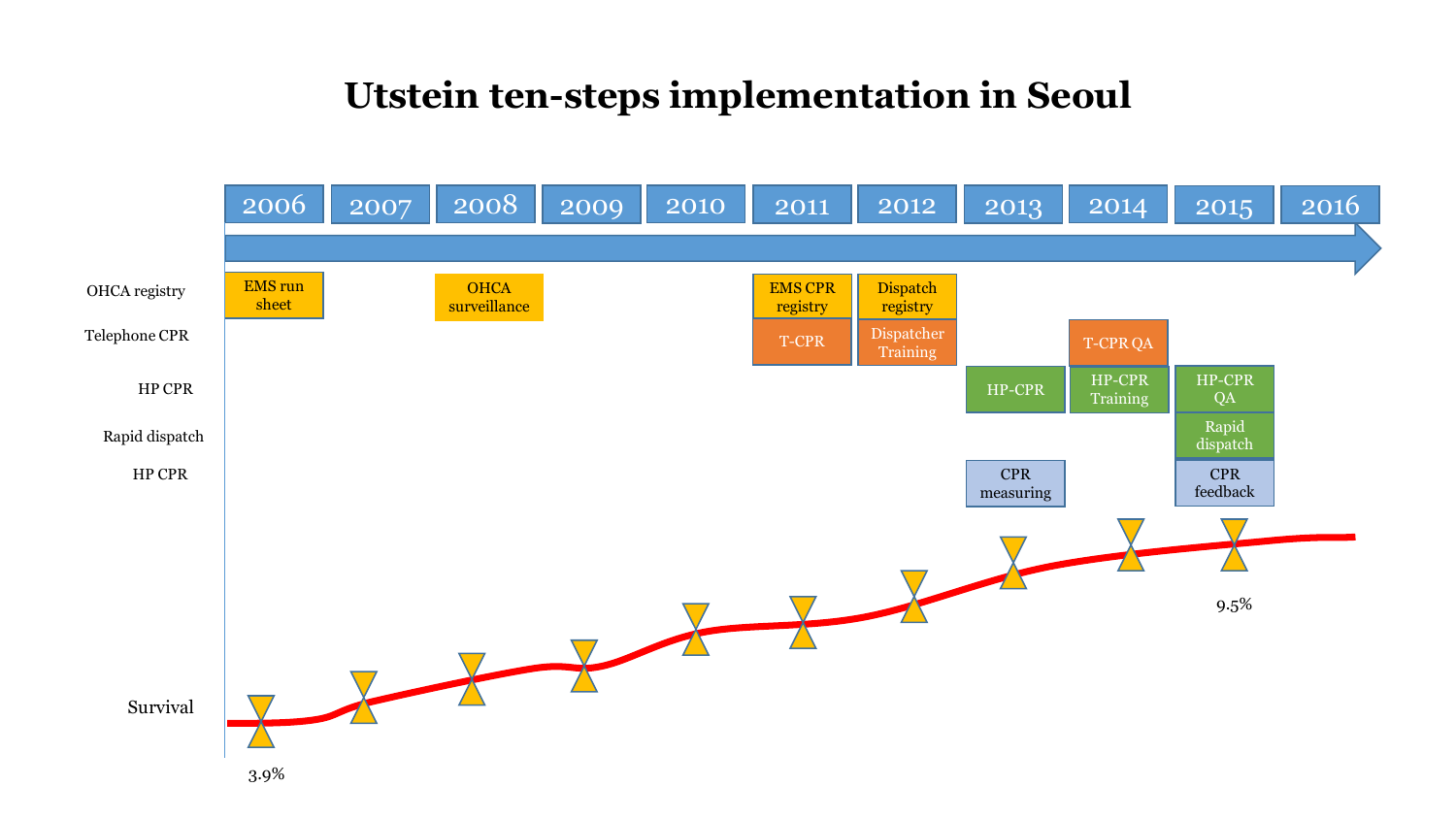### **Step 6. First Responder AED**

- UTIS score
	- Implementation status (1 points): not enough training and no QA program
	- Duration (3 points): since 2013
	- Difficulty in implementation (5 points): very difficulty
		- AED were deployed to fire department and police office but QA was not set up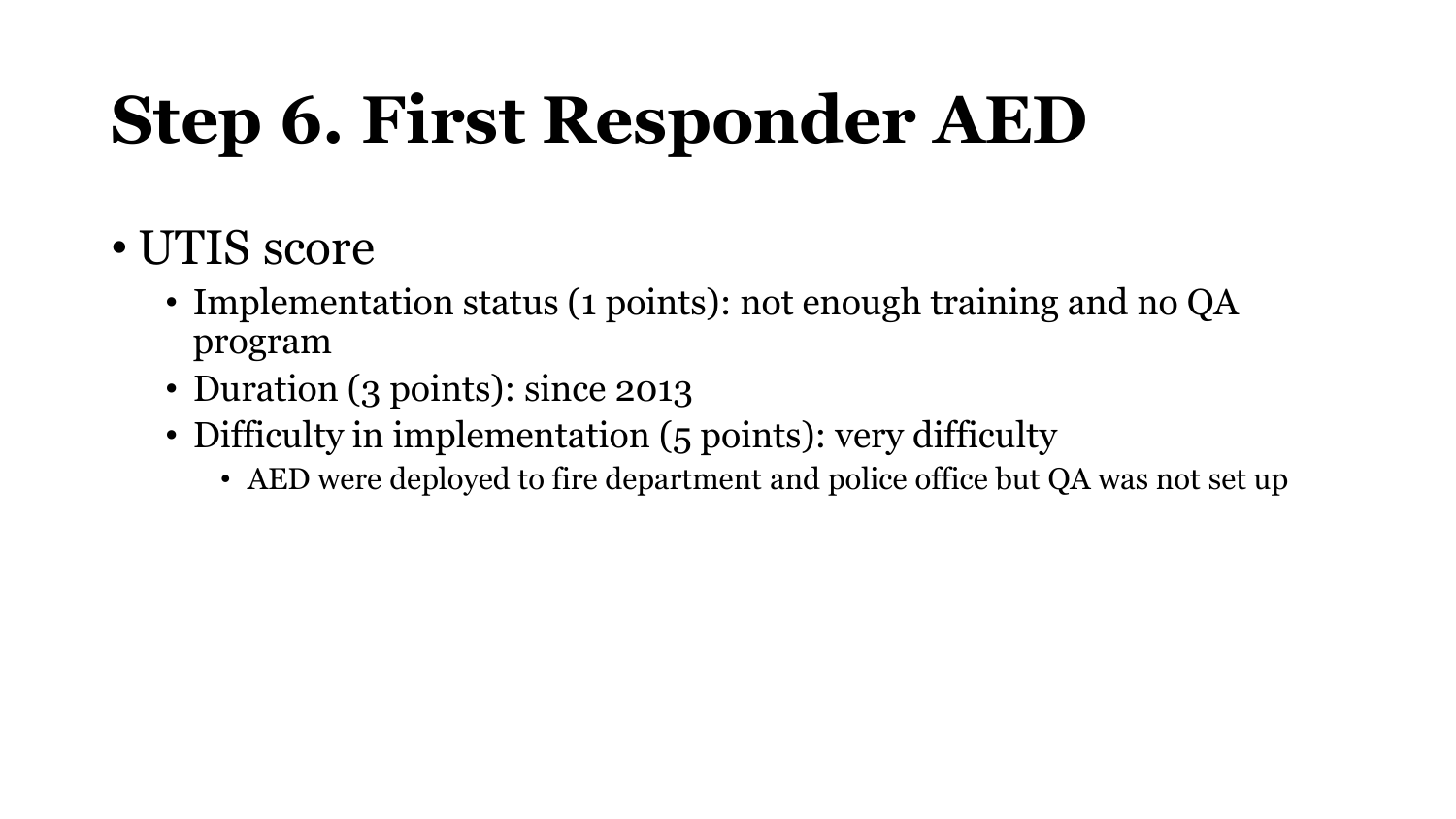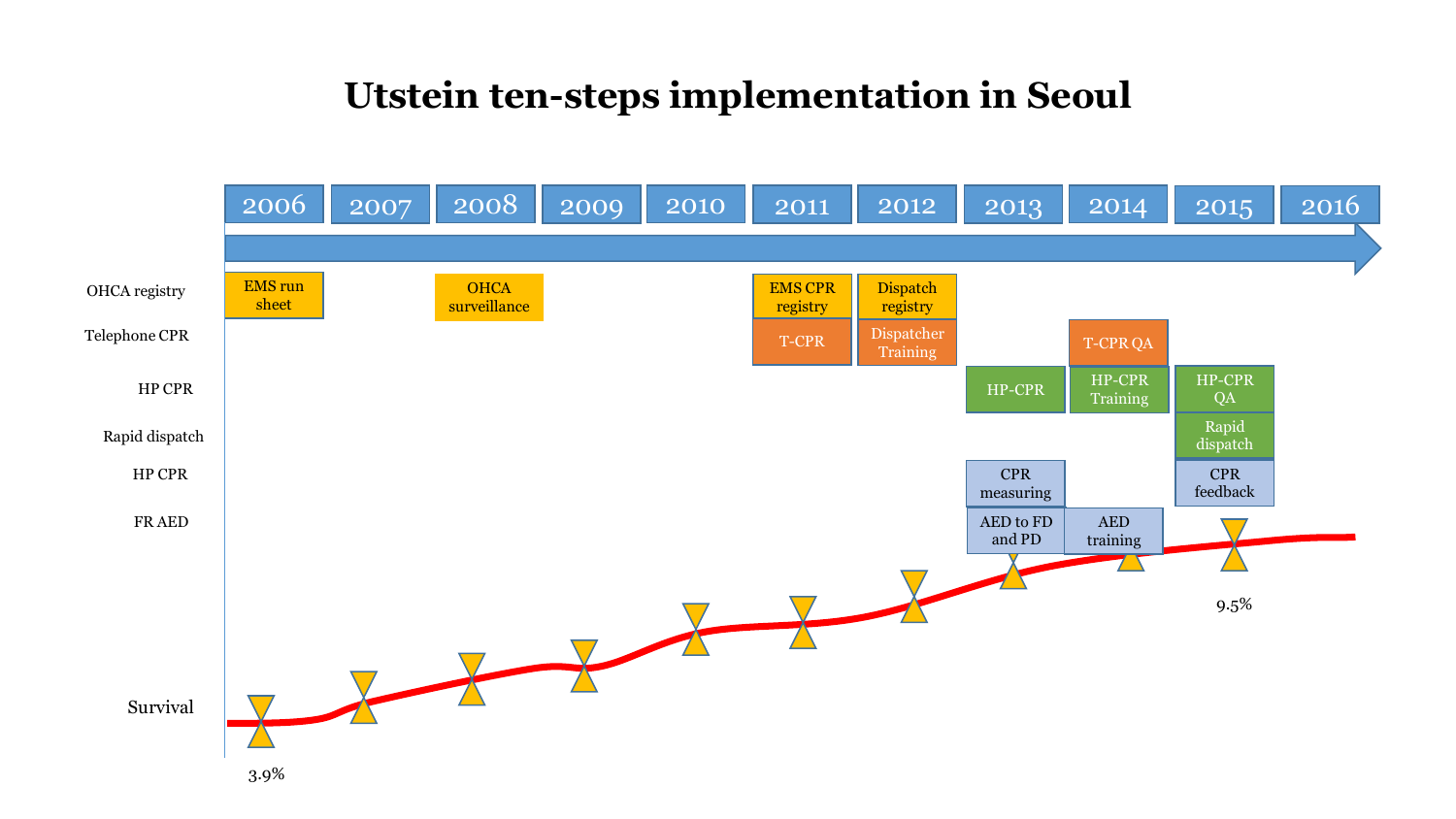### **Step 7. Smart Technology for bystander CPR and PAD program**

### • UTIS score

- Implementation status (1 points): not fully developed program using GIS and no enough activation
- Duration (1 points): since 2015
- Difficulty in implementation (5 points): very difficulty
	- GIS mapping and notification via application for PAD was set up but the activation program was not fully developed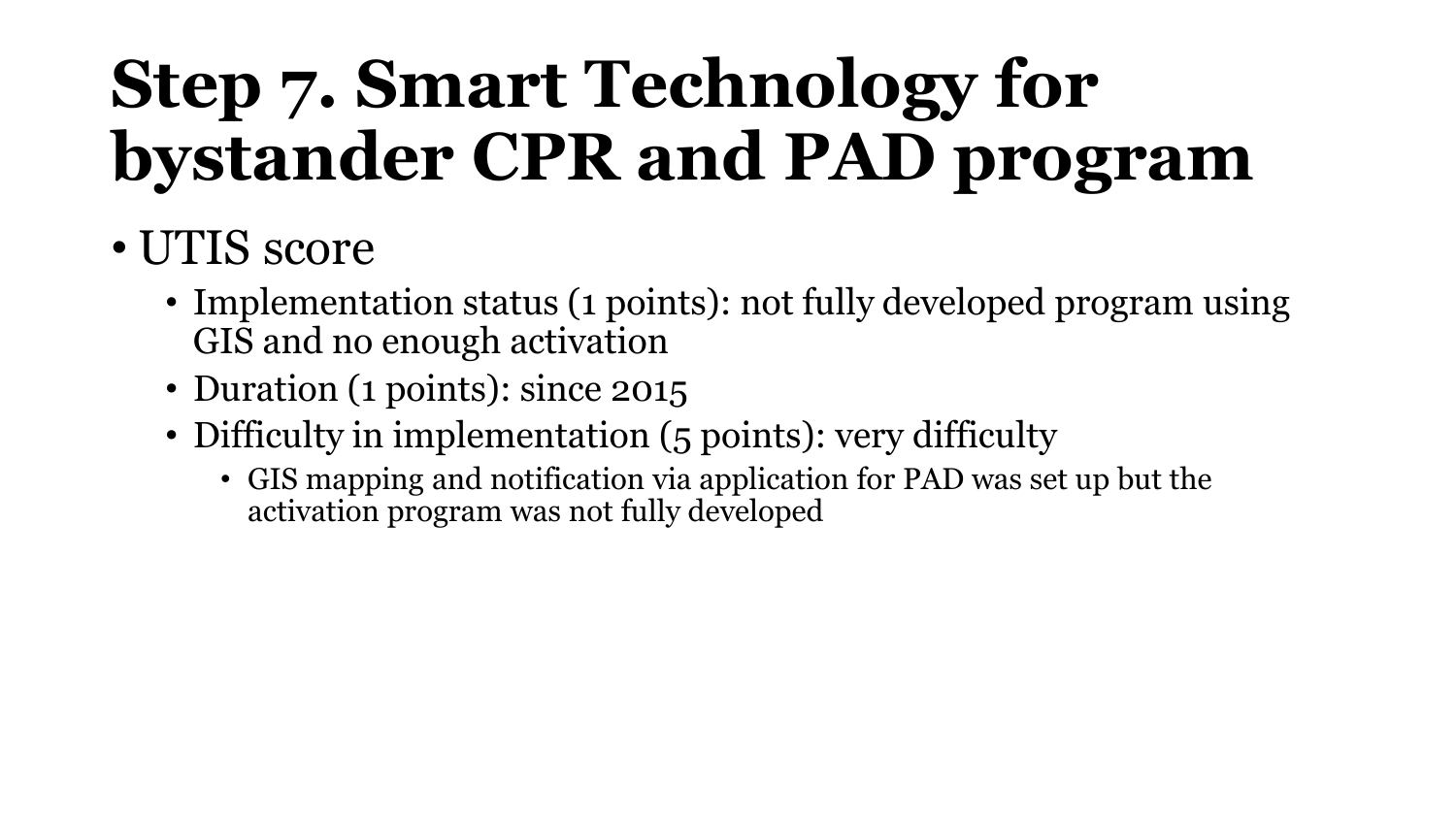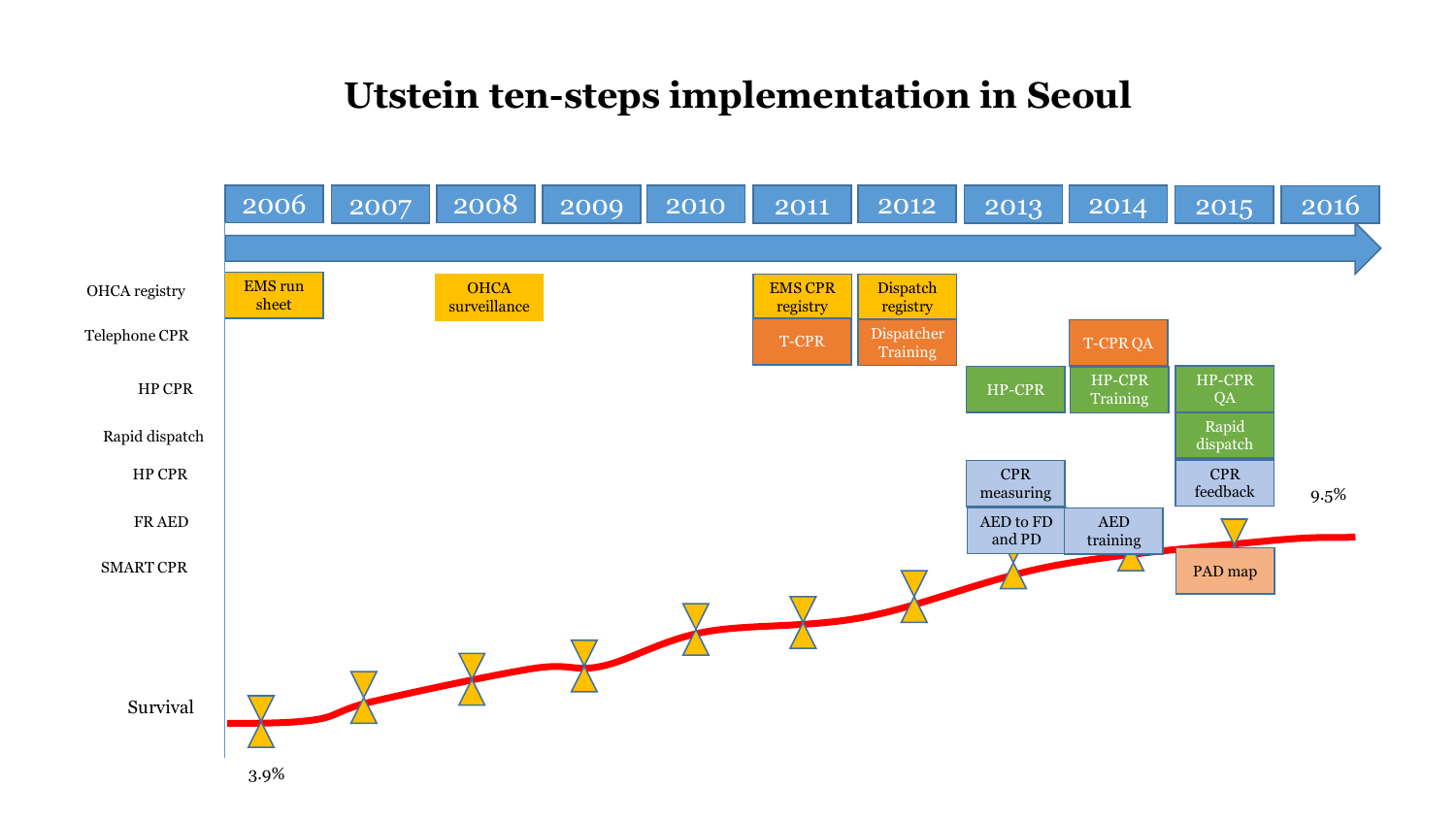### **Step 8. Mandatory CPR training**

- UTIS score
	- Implementation status (2 points): mandatory school CPR program but driver training not implemented
	- Duration (3 points): since 2013
	- Difficulty in implementation (5 points): very difficulty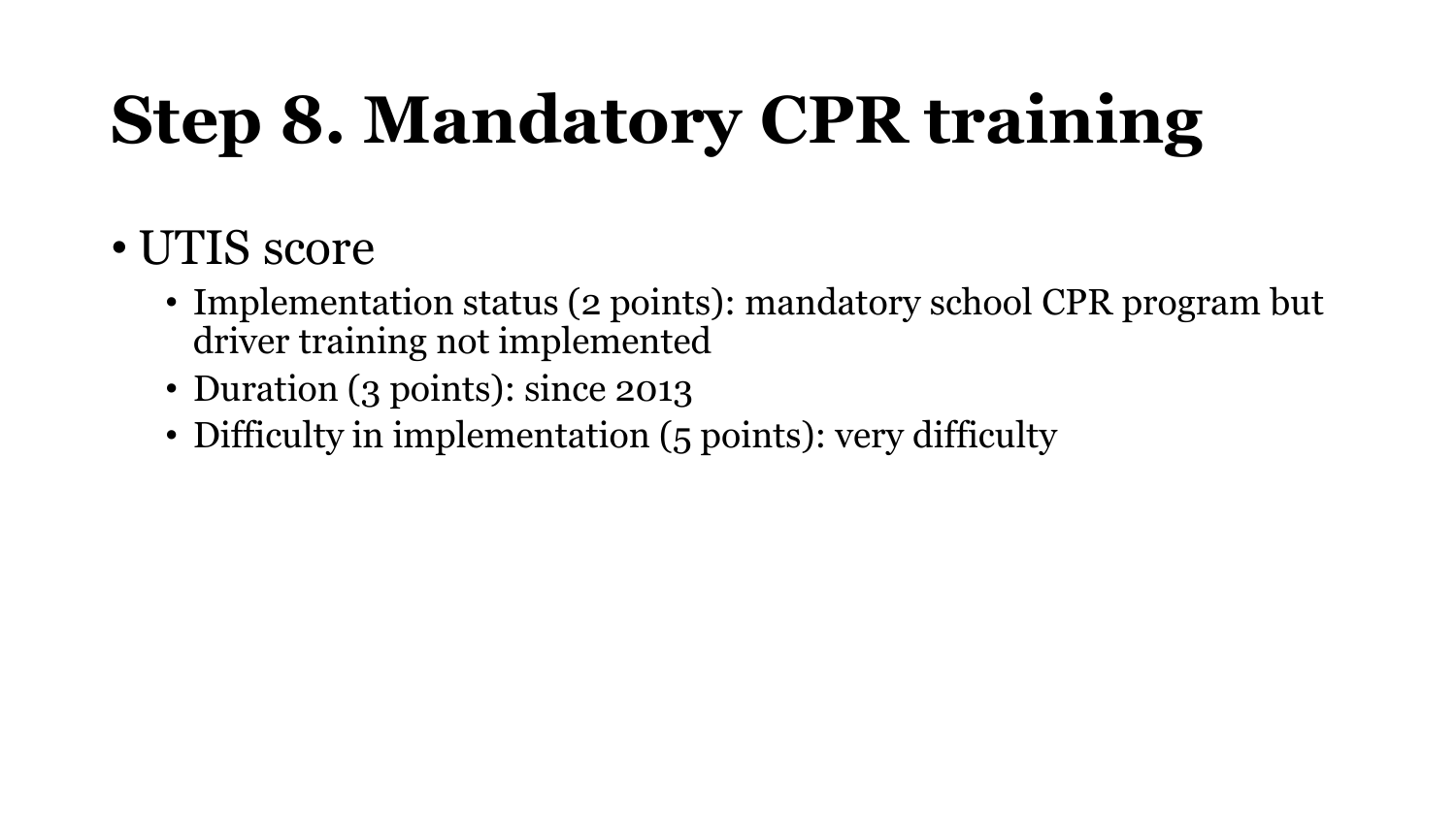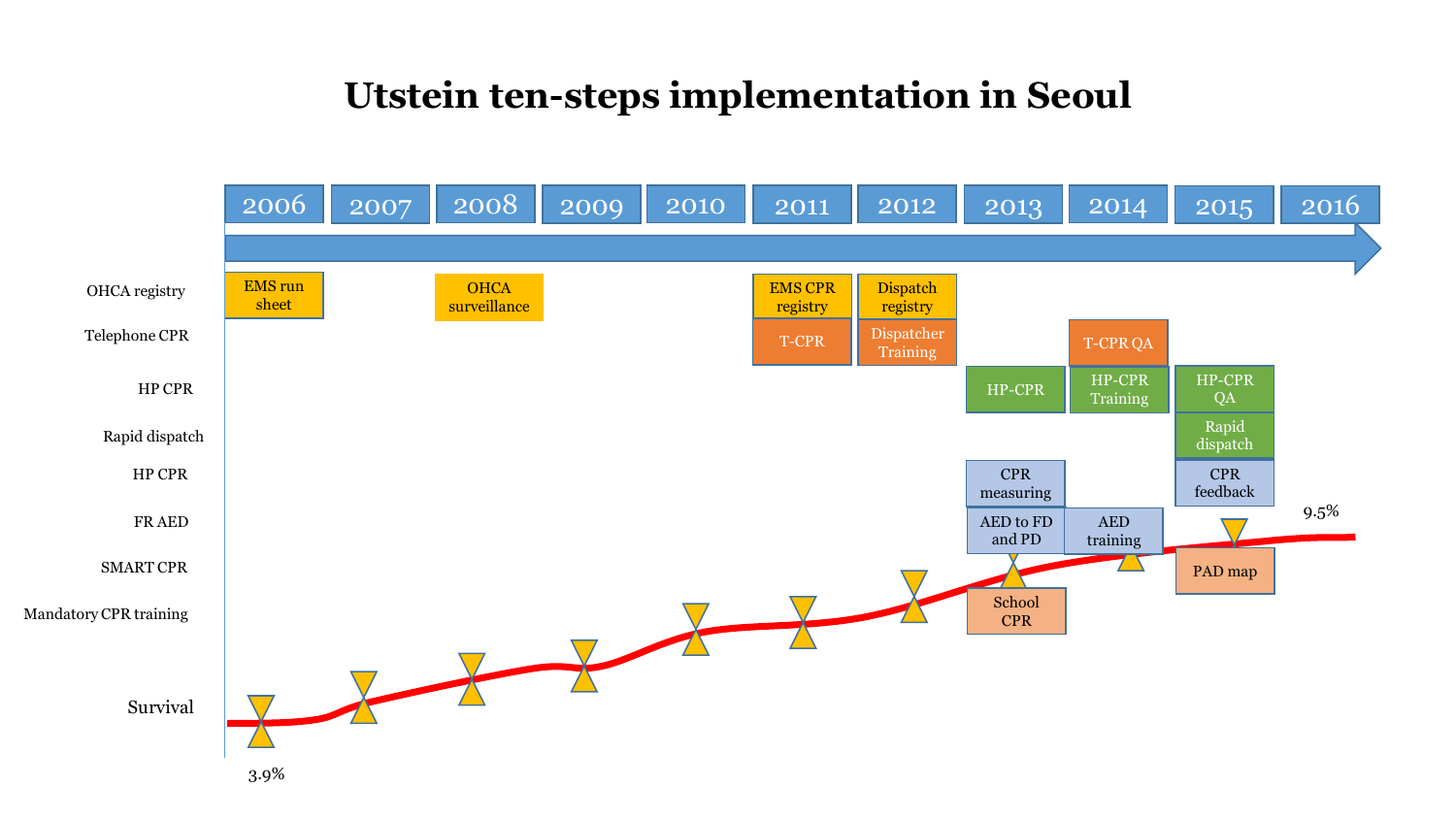## **Step 9. Accountability**

- UTIS score
	- Implementation status (3 points): full range of public report annually and share the all information among CPR organizations
	- Duration (5 points): since 2011
	- Difficulty in implementation (3 points): fair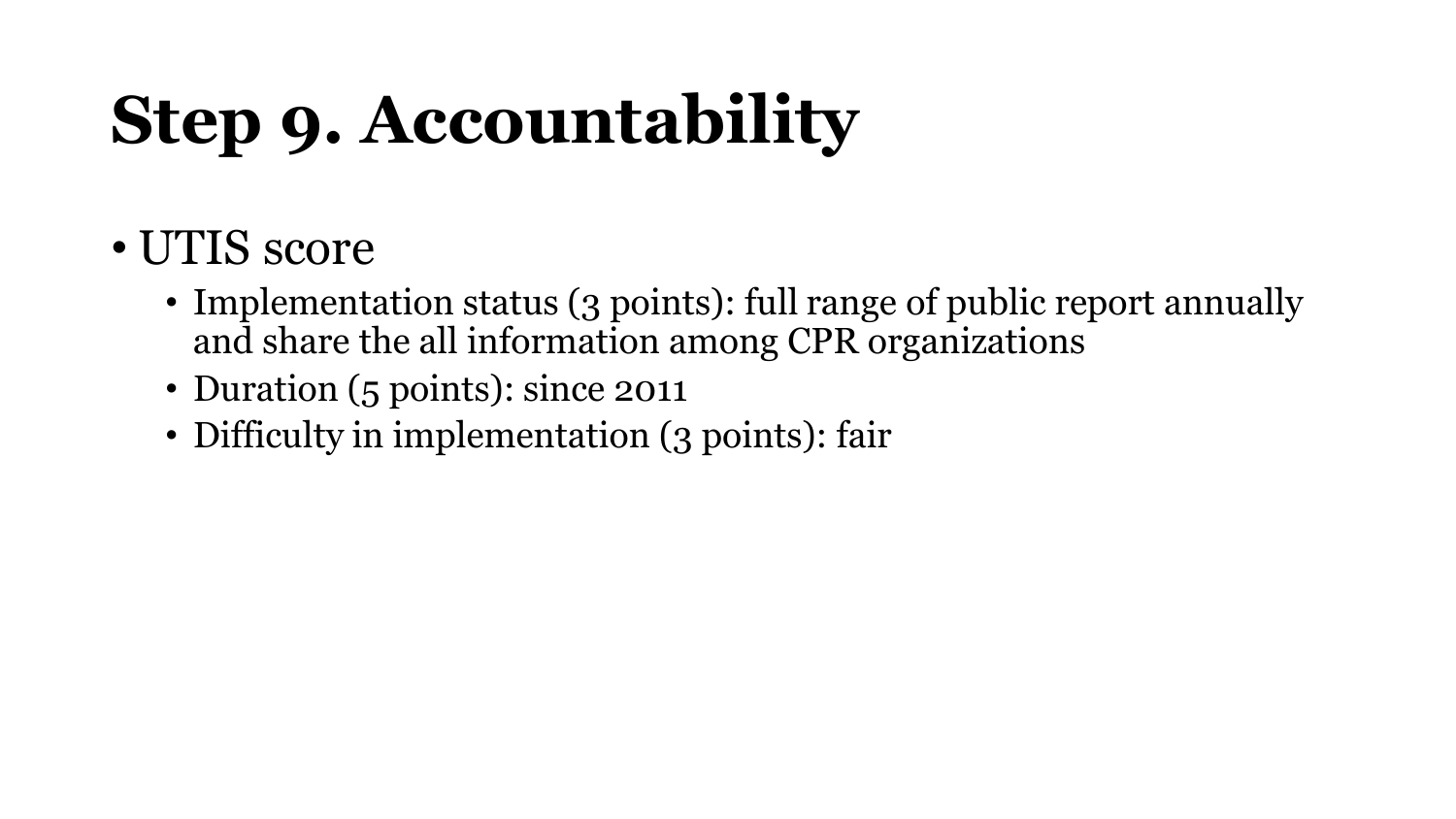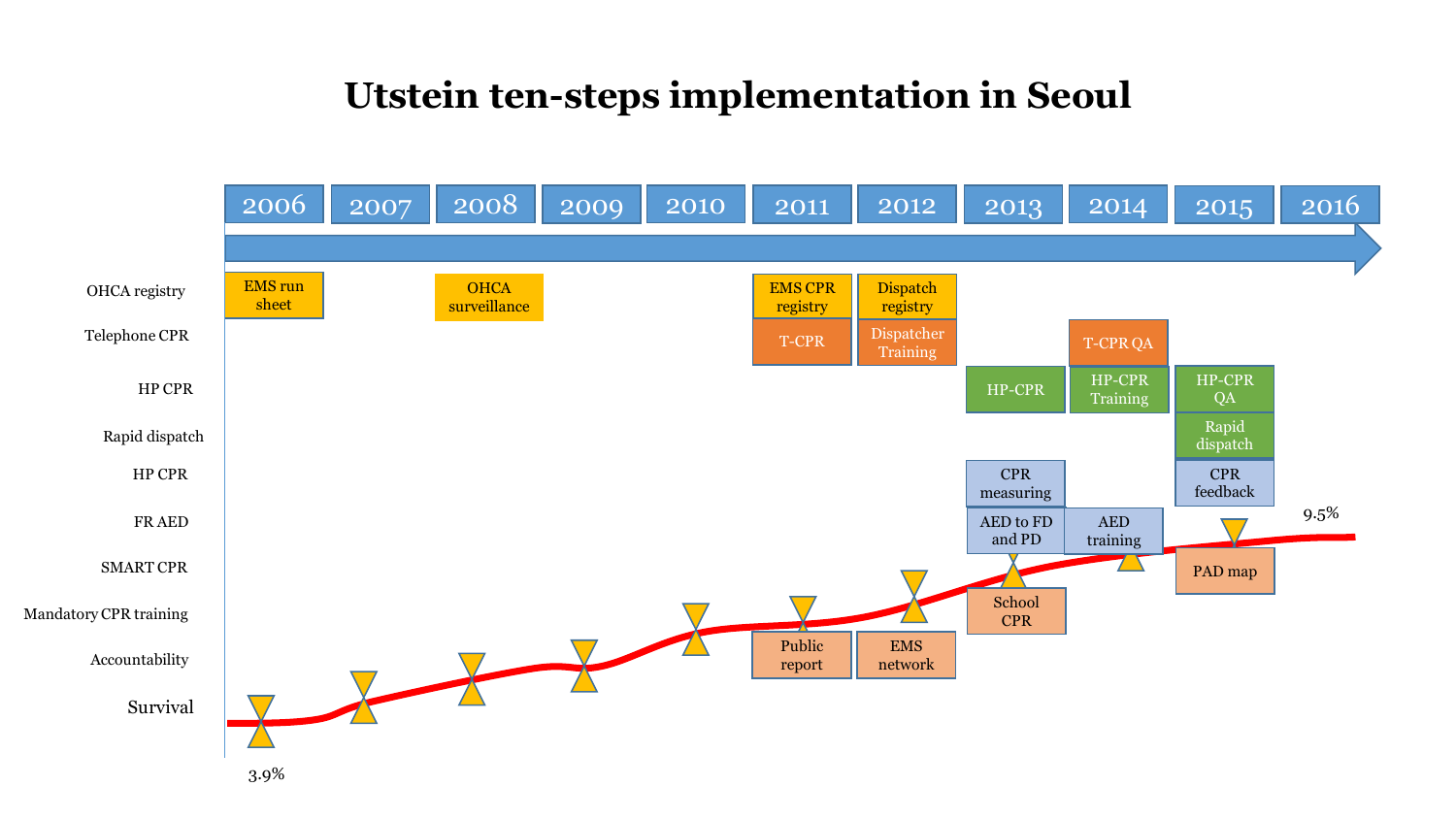### **Step 10. Culture of Excellence**

- UTIS score
	- Implementation status (2 points): full range of collaboration but role of medical directors were fully accepted
	- Duration (4 points): since 2012
	- Difficulty in implementation (5 points): very difficulty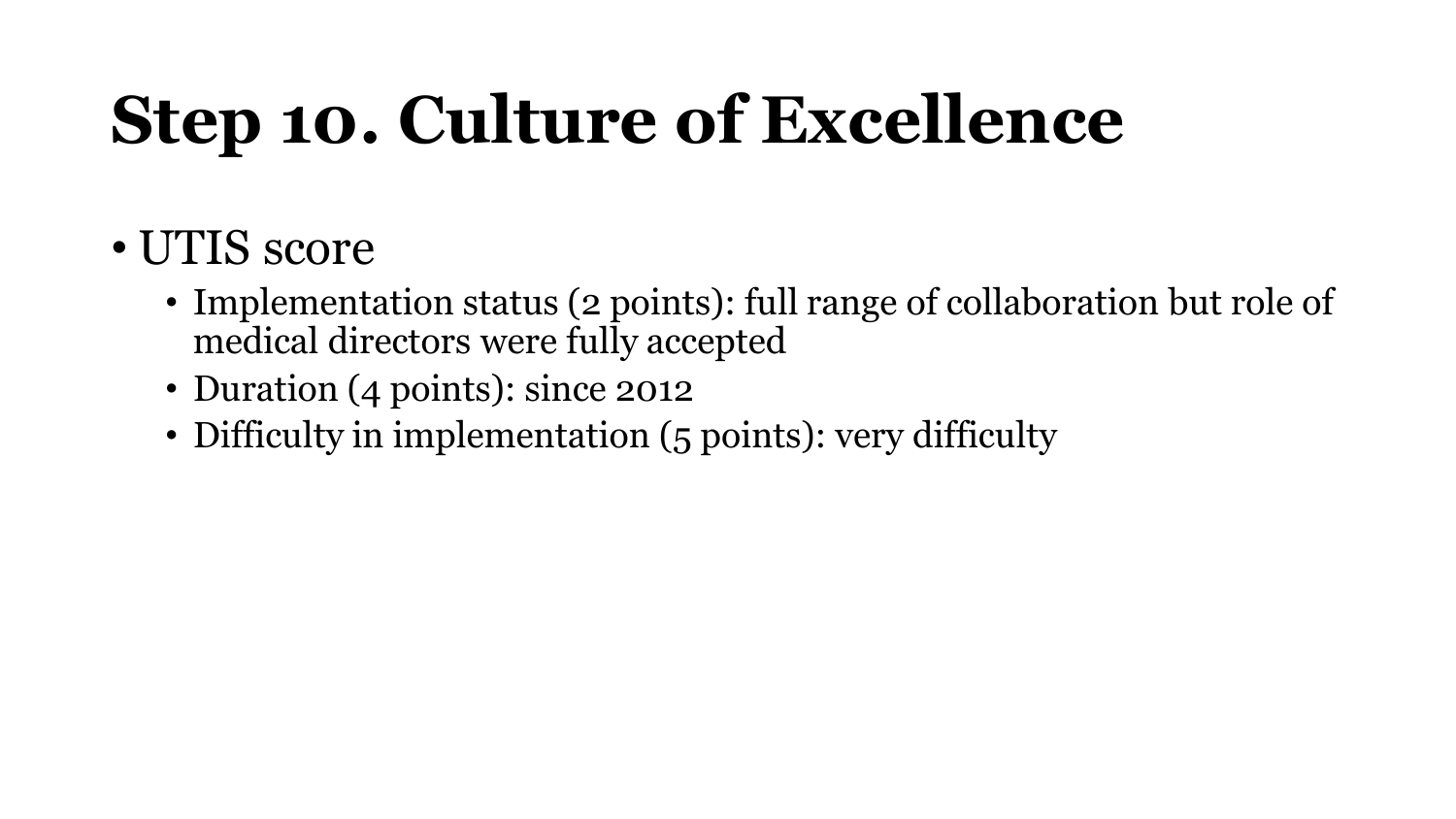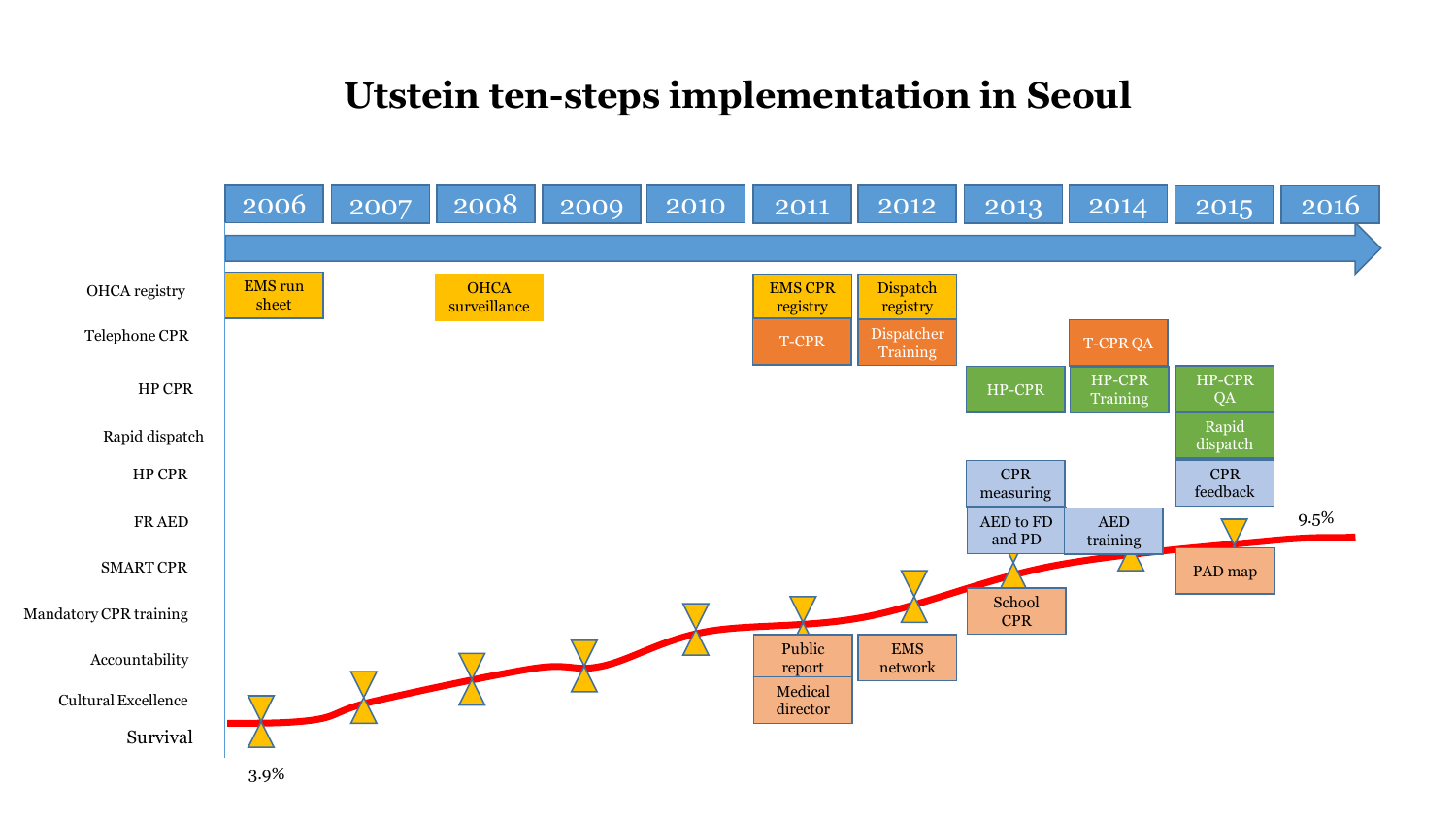### **Summary of Utstein ten-step implementation**

- Utstein ten-steps is the new frame for guidance of CPR program implementation as well as measuring tool the status of the implementation.
- Seoul is the one example of the biggest city and has improved the CPR outcomes by implementation of ten-steps.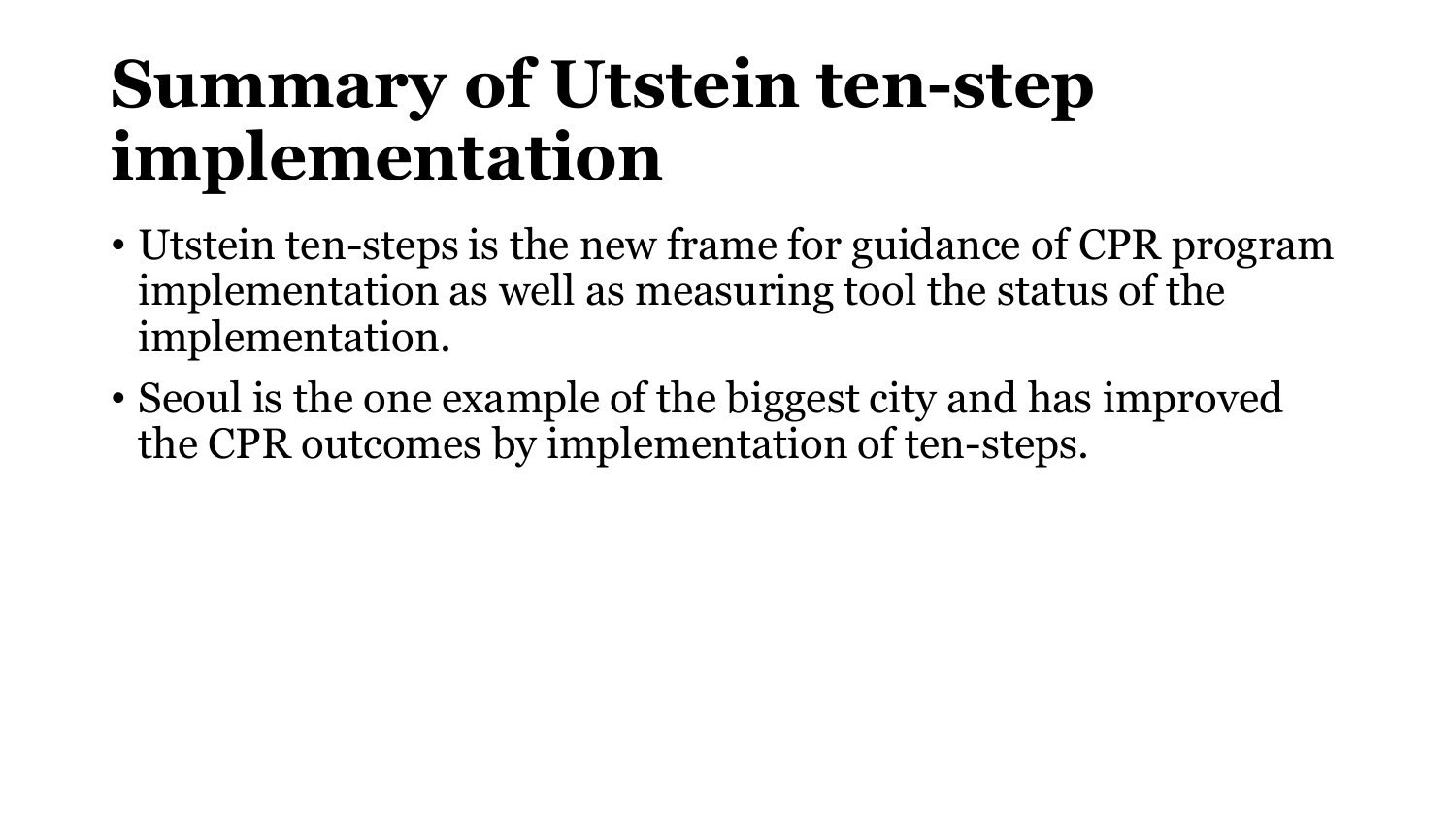